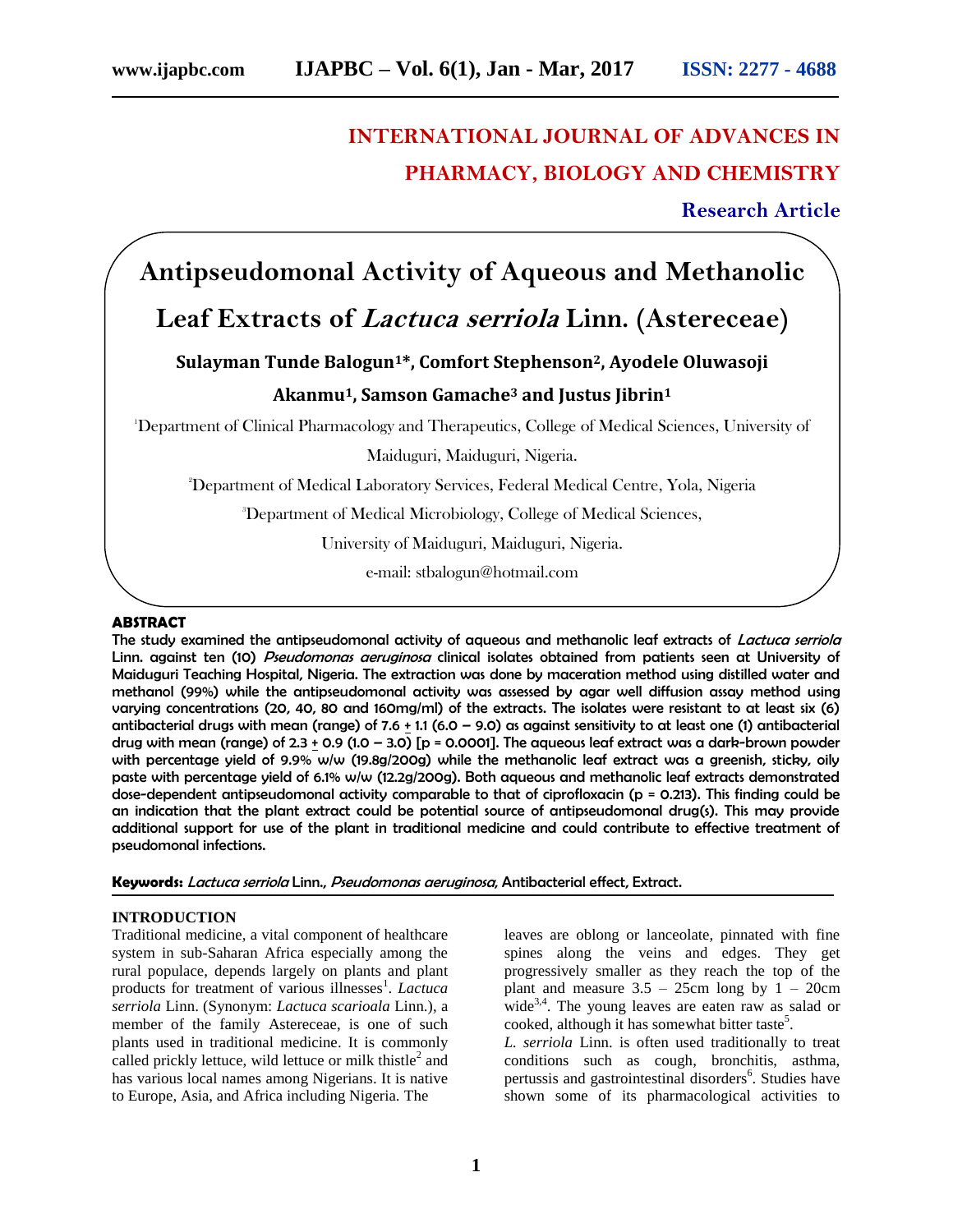include: sedative-hypnotic, antipyretic, antibacterial, analgesic, anti-inflammatory, antioxidant and smooth muscle activities<sup>7-10</sup>. These activities have been attributed to presence of certain phytoconstituents e.g. lactucin, lactucone, lactucin, triterpenoid saponin, phenols, vitamins, beta carotene, iron and sesquiterpene esters $^{7,9,11-13}$ .

*Pseudomonas aeruginosa*, an aerobic non-fermenting Gram negative bacillus of Pseudomonadaceace family, is a major cause of nosocomial infections especially among the immuno-compromised individuals<sup>14,15</sup>. It has a large and complex genome<sup>16</sup>, which probably enables it to thrive in diverse environments and infects various body tissues<sup>17</sup>. It is implicated as opportunistic organism in several conditions such as cancer<sup>18</sup>, nosocomial pneumonia<sup>19</sup>, cystic fibrosis<sup>15</sup>, urinary tract infections<sup>20</sup>, AIDS and severe burns<sup>21</sup>. In addition, it is notable for its intrinsic and acquired resistance to number of commonly used antibacterial drugs. The intrinsic resistance is attributed to the constitutive expression of β-lactamases, efflux pumps and outer membrane permeability<sup>22</sup>. The multi-drug resistant nature of the bacteria markedly limits the therapeutic options, hence, the need to seek for alternative means for treatment of pseudomonal infections. This study examined the antibacterial activity of aqueous and methanolic leaf extracts of *L. serriola* Linn. against multi-drug resistant (MDR) *P. aeruginosa* clinical isolates.

#### **MATERIALS AND METHODS Isolation of** *P. aeruginosa* **Clinical Isolates**

Ten (10) presumptive clinical isolates of *P. aeruginosa* were obtained from the samples analyzed at Medical Microbiology Unit, University of Maiduguri Teaching Hospital (UMTH), Maiduguri, Nigeria between February and May, 2015. The isolates were identified based on culture morphology, Gram staining and biochemical tests<sup>14,22</sup>. They were subjected to antibacterial sensitivity test as described by Cheesbrough<sup>23</sup>. All isolates were labeled, subcultured, stored at  $4^{\circ}$ C and were used within 48 hours of collection. Multi-drug resistance was defined as resistance to at least three antibacterial drugs of different chemical class. The clinical detail of the patients from whom samples were collected was captured with a case record form. The ethical approval was obtained from Research Ethics Committee, UMTH prior to commencement of the study.

#### **Collection and Authentication of the Plant**

One whole plant of *L. serriola* Linn. was collected at University of Maiduguri, Nigeria in February, 2015 and was authenticated by Professor B. H. Kabura of Department of Crop Production, Faculty of Agriculture, University of Maiduguri, Nigeria. Following the authentication, fresh leaves were collected. A voucher specimen (Voucher number 008) of the plant was deposited at the Pharmacology Laboratory, Department of Clinical Pharmacology and Therapeutics, College of Medical Sciences, University of Maiduguri.

#### **Preparation of the Leaf Extracts**

The leaf extracts were prepared by maceration method as described by Bandar and others<sup>24</sup>. Briefly, the leaves were washed thoroughly with distilled water and air-dried under shade for approximately one week. The dried leaves were ground using electrical blender. For the aqueous and methanolic extracts, 200g each of the powder was soaked in 1000ml each of distilled water and absolute methanol (99%), respectively in two separate 2-liter sterile conical flasks. The solutions were allowed to stay at ambient temperature (27  $\pm$  4°C) for 24 hours with periodic shaking of the flasks to ensure proper dissolution. Then, the solutions were filtered using Whatman no 1 filter paper and the filtrates subjected to evaporation under laminar flow cabinet. The percentage yield was determined for each extract. Stock concentration (320mg/ml) was prepared for each extract using distilled water, the working concentrations (20, 40, 80 and 160mg/ml) were then prepared from the stocks.

#### **Assessment of Antipseudomonal Activity of the Leaf Extracts**

The stored isolates were sub-cultured in broth culture over-night and standardized inoculum of each isolate was prepared in normal saline to match 0.5 McFarland turbidity standard corresponding to approximately 1 x  $10^6$  cells/ml<sup>25</sup>. Antipseudomonal activity was assessed by agar well diffusion assay<sup>26</sup>. Briefly, 1ml of the inoculum was aseptically mixed with 30ml of molten Mueller-Hilton agar in a sterile petri dish. The agar was allowed to dry and 5 wells were created on the agar with the aid of 6mm cork borer. Varying concentrations (20, 40, 80 and 160mg/ml) of the leaf extract were administered into the wells and distilled water was administered into the  $5<sup>th</sup>$  well that served as negative control. The plates were left in laminar flow cabinet for 1 hour and then incubated at  $37^{\circ}$ C for 24 hours. After incubation, the zone of inhibition around each well was carefully measured along two axis and the average of the two readings recorded. Each of the isolate was done in triplicate. The isolates were also tested against ciprofloxacin which served as positive control.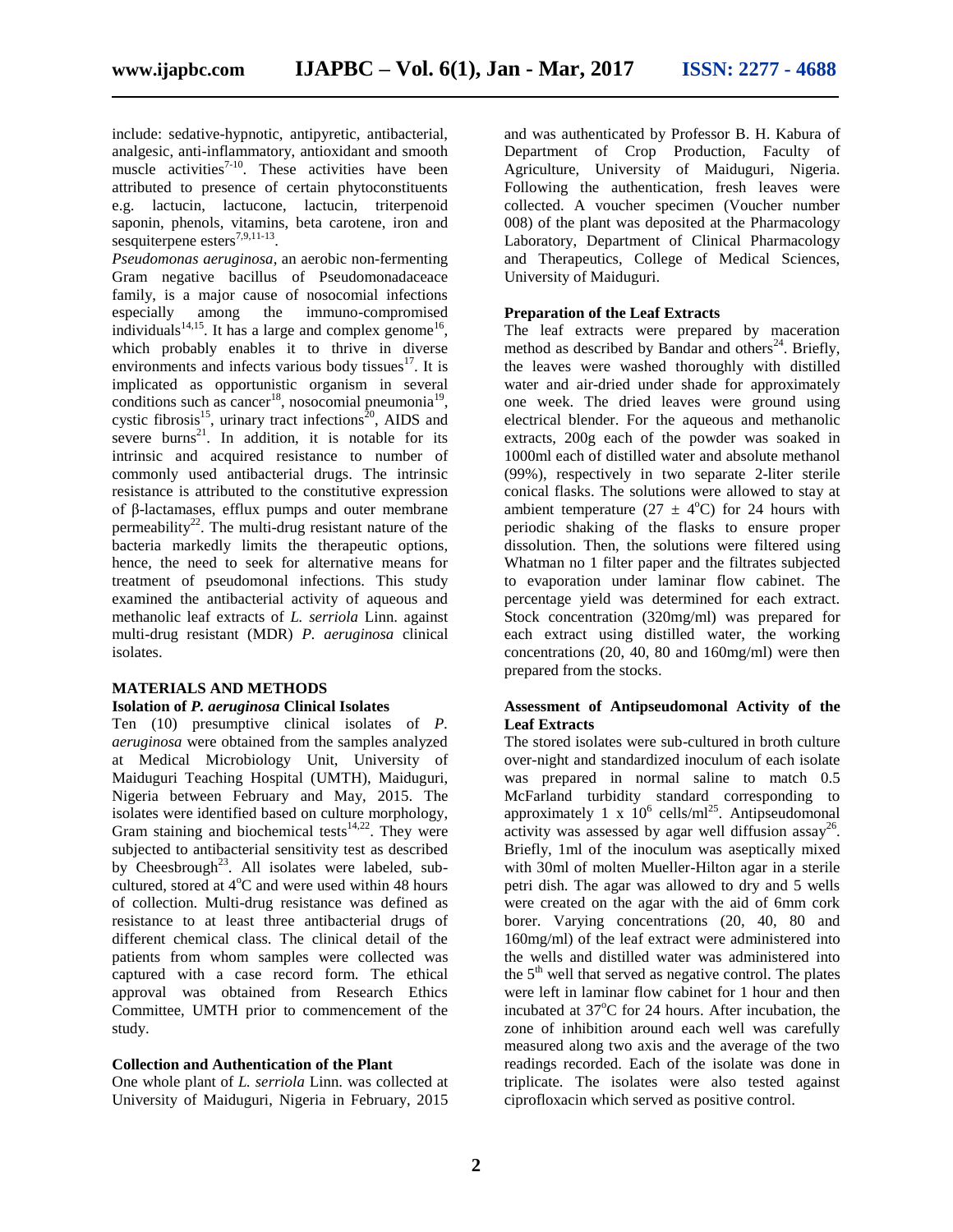#### **Data analysis**

The data generated from the study were analyzed using statistical software, Statistical Package for Social Sciences version  $21^{27}$ . The mean zone of inhibition was compared using analysis of variance while proportion was compared using Chi-square. Significance was inferred at  $p < 0.05$ .

#### **RESULTS**

**Antibiogram of the** *P. aeruginosa* **Clinical Isolates** Six (6) of the isolates were obtained from wound swab (P1, P2, P3, P6, P8 and P9); 2 isolates (P4 and P5) from urine sample, 1 isolate (P7) from ear swab and 1 isolate (P10) from catheter tip (P10). The isolates were resistant to at least six (6) antibacterial drugs with mean (range) of  $7.6 + 1.1$  (6.0 – 9.0) as against sensitivity to at least one (1) antibacterial drug with mean (range) of  $2.3 + 0.9$  (1.0 – 3.0) [p = 0.0001]. The isolates P3 and P7 had least sensitivity with resistance to nine (9) drugs each. Ciprofloxacin had the highest sensitivity of 70.0% (7/10)  $[p =$ 0.009]. None of the ten (10) isolates was sensitive to amoxicillin, cefuroxime and streptomycin (Table 1).

#### **Leaf Extracts**

The aqueous leaf extract was a dark-brown powder with percentage yield of  $9.9\%$  w/w  $(19.8g/200g)$ while the methanolic leaf extract was a greenish, sticky, oily paste with percentage yield of 6.1% w/w (12.2g/200g) [Table 2].

#### **Antipseudomonal Activity of the Leaf Extracts**

Tables 3 and 4 present the zones of inhibition indicating the antipseudomonal activity of the aqueous and methanolic leaf extracts of *L. serriola* Linn. respectively. Both aqueous and methanolic extracts demonstrated significant dose-dependent antipseudomonal activity against all the ten (10) isolate tested. The means zone of inhibition of aqueous extract  $(16.8 \pm 3.1 \text{mm})$  and methanolic extract (19.3  $\pm$  3.0mm) at 160mg/ml were similar to that of ciprofloxacin (30μg) with  $19.7 \pm 3.7$ mm (p = 0.213).

#### **DISCUSSION**

Infectious diseases remain major public health concern especially in developing countries<sup>28</sup>.  $P$ . *aeruginosa* is one of the common bacterial causes of infectious diseases. Owning to the morbidity of *P. aeruginosa* infections and the multi-drug resistance nature<sup>14</sup>, alternative therapies are often considered<sup>29</sup>. In the present study, the antipseudomonal activity of the aqueous and methanolic extracts of *L. serriola* Linn. was demonstrated against ten (10) MDR *P. aeruginosa* clinical isolates. Some of the

pharmacological activities of the plant have been previously reported $10,30$ . However, to the best of our knowledge, this study is the first of her kind as it revealed the potential antibacterial activity of the plant extract against MDR isolates.

The antibiogram of *P. aeruginosa* clinical isolates reported in the present study indicated that most of the isolates were MDR. This is in accordance with the existing fact that the microbe is known for its resistance to wide range of commonly used antibacterial drugs<sup>22,31</sup>. In addition, the highest sensitivity of 70% recorded for ciprofloxacin is in line with known antibacterial activity spectrum of the fluoroquinolones $^{32}$ .

Evaluation of antipseudomonal activity of the plant showed that the aqueous and methanolic leaf extracts have significant activity against all the ten (10) isolates. This finding is in contrast to the finding by Al-Marzoqi and others<sup>30</sup> who reported that the plant extract had antibacterial activity against only *Staphylococcus spp*. and not against *Pseudomonas spp*. This discordance could be attributed to the phytochemical constituents of the extracts. While Al- $\overline{M}$ arzoqi and others<sup>30</sup> used only phenolic, alkaloid and terpenoid compounds from the plant extracts, the whole extractable compounds were used in the present study. This could be an indication that phytochemicals other than the phenolic, alkaloid and terpenoid compounds may be responsible for the antipseudomonal activity. The phytochemical analysis of the plant was not done in the present study. However, previous studies have shown that *L. serriola* Linn. contains alkaloids, flavonoids, saponins, glycosides, oxalic acid, lactucin, lactucopicrin and sesquiterpene esters $2,33,34$ , some of which have been reported to have antibacterial activity<sup>7</sup>. The activity of *L.serriola* Linn. observed in the present study can be likened to that of other medicinal plants such as *Tabebuia impetigonosa, Maytenus macrocarpa* and green tea, that have exhibited inhibitory activity against MDR *P. aeruginosa*29,35 .

#### **CONCLUSION**

The present study showed that the aqueous and methanolic leaf extracts of *L. serriola* Linn. demonstrated a significant dose-dependent antipseudomonal activity against MDR *P. aeruginosa* clinical isolates. This could be an indication that the plant extract could be potential source of antipseudomonal drug(s). These findings may provide a support to use of the plant in traditional medicine and could contribute to effective treatment of pseudomonal infections.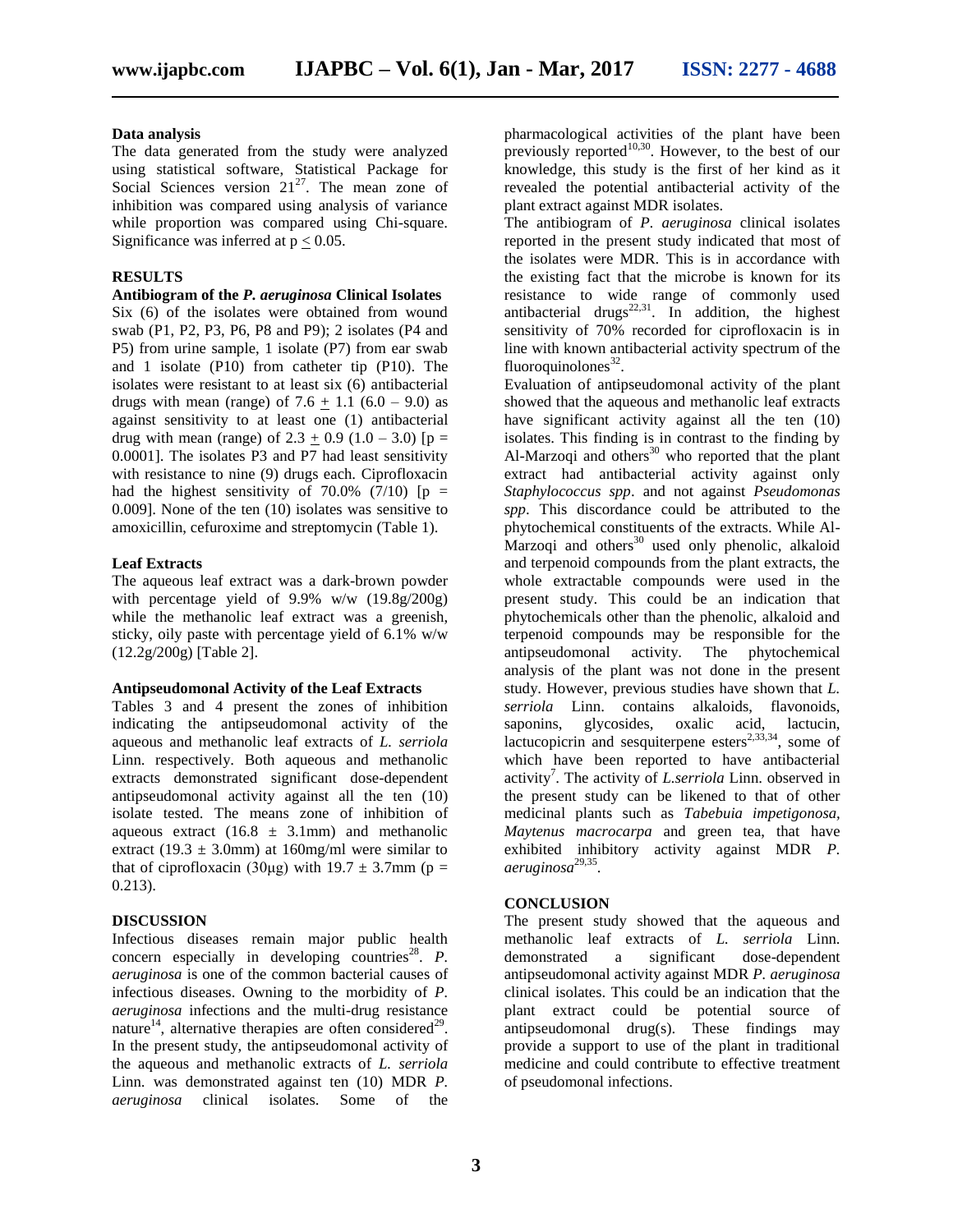|                   |                          | P. aeruginosa Clinical Isolates |                          |                          |                          |                          |                          |                          |                          |                          |                   |  |
|-------------------|--------------------------|---------------------------------|--------------------------|--------------------------|--------------------------|--------------------------|--------------------------|--------------------------|--------------------------|--------------------------|-------------------|--|
| <b>Drugs</b>      | <b>P1</b>                | P <sub>2</sub>                  | P <sub>3</sub>           | <b>P4</b>                | <b>P5</b>                | <b>P6</b>                | P7                       | <b>P8</b>                | <b>P9</b>                | <b>P10</b>               | <b>Number S:R</b> |  |
| Amoxicillin       | $\mathbb{R}$             | $\mathbb{R}$                    | $\overline{\phantom{a}}$ | $\mathbb{R}$             | $\mathbb{R}$             | $\mathbb{R}$             | $\sim$                   | $\sim$                   | $\sim$                   | $\overline{\phantom{a}}$ | 0:5               |  |
| Ceftriaxone       | $\mathbb{R}$             | $\overline{\phantom{a}}$        | S                        | $\mathbb{R}$             | $\mathbb{R}$             | $\overline{\phantom{a}}$ | S                        | $\sim$                   | $\overline{\phantom{a}}$ | $\overline{\phantom{a}}$ | 2:3               |  |
| Cefuroxime        | $\mathbb{R}$             | $\mathbb{R}$                    | $\mathbb{R}$             | $\mathbb{R}$             | $\overline{\phantom{a}}$ | $\mathbb{R}$             | $\mathbb{R}$             | $\overline{\phantom{a}}$ | $\overline{\phantom{a}}$ | $\mathbb{R}$             | 0:6               |  |
| Chloramphenicol   | $\overline{\phantom{a}}$ | $\mathbb{R}$                    | $\mathbb{R}$             | $\overline{\phantom{a}}$ | $\mathbb{R}$             | $\mathbb{R}$             | $\mathbb{R}$             | $\mathbb{R}$             | $\mathbb{R}$             | $\mathbb{R}$             | 0:8               |  |
| Ciprofloxacin     | S                        | S                               | $\mathbb{R}$             | S                        | S                        | S                        | $\mathbb{R}$             | $\mathbb{R}$             | S                        | S                        | 7:3               |  |
| Cotrimoxazole     | S                        | S                               | $\mathbb{R}$             | $\mathbb{R}$             | $\mathbb{R}$             | S                        | $\mathbb{R}$             | $\mathbb{R}$             | $\mathbb{R}$             | $\mathbf R$              | 3:7               |  |
| Gentamycin        | S                        | $\mathbb{R}$                    | $\mathbb{R}$             | S                        | $\mathbb{R}$             | S                        | $\mathbb{R}$             | $\mathbb{R}$             | $\mathbb{R}$             | $\mathbb{R}$             | 3:7               |  |
| Levofloxacin      | $\overline{\phantom{a}}$ | $\overline{\phantom{a}}$        | $\overline{\phantom{a}}$ | $\overline{\phantom{a}}$ | $\overline{\phantom{a}}$ | $\overline{\phantom{a}}$ | $\overline{\phantom{a}}$ | S                        | S                        | $\overline{\phantom{a}}$ | 2:0               |  |
| Ofloxacin         | $\mathbb{R}$             | S                               | $\mathbb{R}$             | $\mathbb{R}$             | S                        | $\mathbb{R}$             | $\mathbb{R}$             | $\mathbb{R}$             | $\mathbb{R}$             | $\mathbb{R}$             | 2:8               |  |
| Pefloxacin        | $\mathbb{R}$             | $\mathbb{R}$                    | $\mathbb{R}$             | $\mathbb{R}$             | $\mathbb{R}$             | $\mathbb{R}$             | $\mathbb{R}$             | S                        | S                        | $\mathbb{R}$             | 2:8               |  |
| Sparfloxacin      | $\overline{\phantom{a}}$ | $\mathbb{R}$                    | $\mathbb{R}$             | S                        | $\mathbb{R}$             | $\mathbb{R}$             | $\mathbb{R}$             | $\mathbb{R}$             | $\mathbb{R}$             | $\mathbb{R}$             | 1:8               |  |
| Streptomycin      | $\mathbb{R}$             | $\mathbb{R}$                    | $\mathbb{R}$             | $\mathbb{R}$             | S                        | R                        | $\mathbb{R}$             | $\mathbb{R}$             | $\mathbb{R}$             | $\mathbb{R}$             | 1:9               |  |
| <b>Number S:R</b> | 3:6                      | 3:7                             | 1:9                      | 3:7                      | 2:8                      | 3:7                      | 1:9                      | 2:7                      | 3:6                      | 1:8                      | $\blacksquare$    |  |

**Table 1 Antibiogram of the** *P. aeruginosa* **clinical isolates**

R Resistant S Sensitive

P1 – P10 *P. aeruginosa* clinical isolates

| Table 2                                                                      |
|------------------------------------------------------------------------------|
| Description of the aqueous and methanolic leaf extracts of L. serriola Linn. |

| <b>Extracts</b> | <b>Colour</b> | <b>Texture</b>          | Percentage Yield $(\% w/w)$ |  |  |  |  |
|-----------------|---------------|-------------------------|-----------------------------|--|--|--|--|
| Aqueous         | Dark-brown    | Powdery                 | 9.9(19.8/200g)              |  |  |  |  |
| Methanolic      | Green         | Sticky, oily, and pasty | 6.1 $(12.2/200g)$           |  |  |  |  |

| Antipseudomonal activity of the aqueous leaf extract of L. serriold Linn. |           |                                |                |                                                 |           |           |    |    |                |            |                |
|---------------------------------------------------------------------------|-----------|--------------------------------|----------------|-------------------------------------------------|-----------|-----------|----|----|----------------|------------|----------------|
| <b>Extract</b>                                                            |           | <b>Zone of Inhibition (mm)</b> |                |                                                 |           |           |    |    |                |            |                |
| <b>Concentration</b><br>(mg/ml)                                           | <b>P1</b> | P <sub>2</sub>                 | P <sub>3</sub> | <b>P4</b>                                       | <b>P5</b> | <b>P6</b> | P7 | P8 | P <sub>9</sub> | <b>P10</b> | $Mean \pm SD$  |
| 20                                                                        | 10        | 13                             | 12             | 12                                              | 15        | 15        | 17 | 16 | 15             | 15         | $14.0 \pm 2.2$ |
| 40                                                                        | 11        | 13                             | 13             | 14                                              | 16        | 16        | 19 | 17 | 17             | 16         | $15.2 \pm 2.4$ |
| 80                                                                        | 12        | 14                             | 14             | 15                                              | 16        | 22        | 16 | 17 | 19             | 19         | $16.4 \pm 3.0$ |
| 160                                                                       | 12        | 16                             | 14             | 15                                              | 17        | 23        | 17 | 15 | 20             | 19         | $16.8 \pm 3.1$ |
| $P1 - P10$                                                                |           |                                |                | <i>Pseudomonas aeruginosa</i> clinical isolates |           |           |    |    |                |            |                |

**Table 3 Antipseudomonal activity of the aqueous leaf extract of** *L. serriola* **Linn.**

P1 – P10 *Pseudomonas aeruginosa* clinical isolates

SD Standard deviation

Mean zone of inhibition of ciprofloxacin  $(30\mu g) = 19.7 \pm 3.7$ mm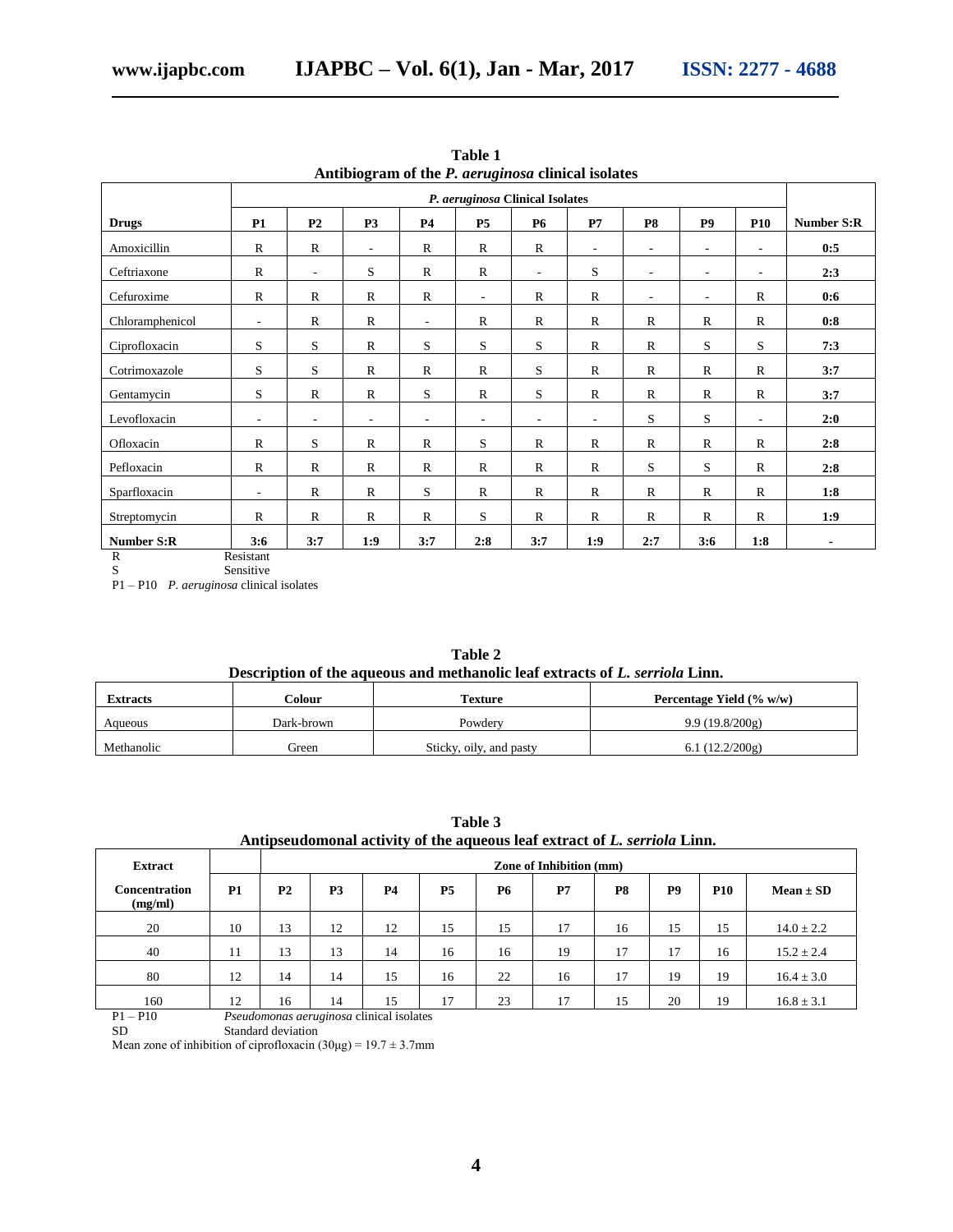| Antipseudomonal activity of the methanolic leaf extract of L. serriola Linn. |                  |                                |           |                               |           |           |                |    |                |            |                |  |
|------------------------------------------------------------------------------|------------------|--------------------------------|-----------|-------------------------------|-----------|-----------|----------------|----|----------------|------------|----------------|--|
| <b>Extract</b>                                                               |                  | <b>Zone of Inhibition (mm)</b> |           |                               |           |           |                |    |                |            |                |  |
| Concentration<br>(mg/ml)                                                     | <b>P1</b>        | P <sub>2</sub>                 | <b>P3</b> | <b>P4</b>                     | <b>P5</b> | <b>P6</b> | P <sub>7</sub> | P8 | P <sub>9</sub> | <b>P10</b> | $Mean \pm SD$  |  |
| 20                                                                           | 11               | 10                             | $\Omega$  | 18                            | 14        | 18        | 17             | 13 | 15             | 16         | $14.7 \pm 2.9$ |  |
| 40                                                                           | 13               | 11                             | $\Omega$  | 18                            | 18        | 21        | 18             | 15 | 15             | 16         | $16.1 \pm 3.0$ |  |
| 80                                                                           | 14               | 12                             | 20        | 20                            | 19        | 24        | 19             | 18 | 16             | 17         | $17.9 \pm 3.4$ |  |
| 160<br>E <sub>10</sub><br>T <sub>1</sub>                                     | 14<br>$\sqrt{2}$ | 19                             | 20        | 20<br>$-11$ $-11$ $-11$ $-11$ | 20        | 26        | 20             | 19 |                | 18         | $19.3 \pm 3.0$ |  |

**Table 4**

P1 – P10 *Pseudomonas aeruginosa* clinical isolates Standard deviation

Mean zone of inhibition of ciprofloxacin  $(30\mu g) = 19.7 \pm 3.7$ mm

#### **REFERENCES**

- 1. WHO. WHO monographs on selected medicinal plants.  $4<sup>th</sup>$  vol. World Health Organization, Geneva, 2005; 456.
- 2. Mohammad A. Traditional use of kahu (*Lactuca scariola* L.) – a review. Global J. Res. Med. Plants Indigen. Med., 2013; 2(6): 465-474.
- 3. Christopher JR. Wild lettuce, *Lactuca serriola* (Compositae). The School of Natural Healings 100 Herb Syllabus, 2016. Accessed on  $26<sup>th</sup>$ November, 2016. Available at: www.online.snh.cc/files/2100/HTML/100hs\_ wild lettuce lactuca serriola.htm.
- 4. Reasume T. Lobed prickly lettuce *Lactuca serriola*. Nature Manitoba Grant: The Winnipeg Foundation, 2010; 1-3.
- 5. Blamey M, Fitter RA. Wild flowers of Britain and Ireland. London: A & C Black, 2003; 294-295.
- 6. Uniyal SK, Singh KN, Jamwal P, Lal B. Traditional use of medicinal plants among the tribal communities of Chhota Bhangal, Western Himalayan. J. Ethnobiol. Ethnomed., 2006; 2: 1-14.
- 7. Yadava RN, Jharbade J. New antibacterial triterpenoid saponin from *Lactuca scariola.* Fitoterapia, 2008; 79(4): 245-249.
- 8. Ahmad F, Khan RA. Study of analgesic and inflammatory activity from plant extract of *Lactuca scariola* and *Artemisia absinthium*. J. Islam. Acad. Sci., 1992; 5(2): 111-114.
- 9. Kim DK. Antioxidative components from the aerial parts of *Lactuca scariola* L. Arch. Pharm. Res., 2001; 24(5): 427-430.
- 10. Janbaz KH, Latif MF, Saqib F, Imran I, Zia-Ul-Haq M, De Feo V. Pharmacological effects of *Lactuca serriola* L. in experimental model of gastrointestinal, respiratory, and vascular ailments. Evid. Based Complement. Alternat. Med., 2013; 2: 1-9.
- 11. Tepe B, Sokmen A. Screening of the antioxidative properties and total phenolic contents of three endemic *Tanacetum*  subspecies from Turkish flora. Bioresour. Technol., 2007; 98(16): 3076-3079.
- 12. Nabavi SM, Nabavi SF, Eslami SH, Moghaddam AH. *In vivo* protective effects of quercetin against sodium-fluorideinduced oxidative stress in the hepatic tissue. Food Chem., 2012; 132(2): 931-935.
- 13. Marco JA, Sanz JF, Albiach R. A sesquiterpene ester from *Lactuca serriola.*  Phytochemistry, 1992; 31(7): 2539-2540.
- 14. Todar T. *Pseudomonas aeruginosa*. Todar's Online Textbook of Bacteriology, 2016. Accessed on  $10<sup>th</sup>$  July, 2016. Available at: www.textbookbacteriology.net.
- 15. Pier G, Ramphal R. *Pseudomonas aeruginosa*. In: Mandell G, Bennett J, Dolin R, eds, Principles and practice of infectious diseases. Elsevier Churchill Livingstone, Philadelphia, PA, 2005; 2587-2615.
- 16. Stover CK et al. Complete genome sequence of *Pseudomonas aeruginosa* PA01, an opportunistic pathogen. Nature, 2000; 406: 959-964.
- 17. Woods DE. Comparative genomic analysis of *Pseudomonas aeruginosa* virulence. Trends Microbiol., 2004; 12(10): 437-439.
- 18. Krcmery V, Koprnova J, Gogova M, Grey E, Korcova J. *Pseudomonas aeruginosa* bacteraemia in cancer patients. J. Infect., 2006; 52(6): 461-463.
- 19. Ferrara AM. Potentially multidrug-resistant non-fermentative Gram-negative pathogens causing nosocomial pneumonia. Int. J. Antimicrob. Agents, 2006; 27(3): 183-195.
- 20. Okon KO, Nkwalaku L, Balogun ST, Usman H, Akuhwa RT, Uba A, Shidali NN. Asymptomatic bacteriuria and antimicrobial